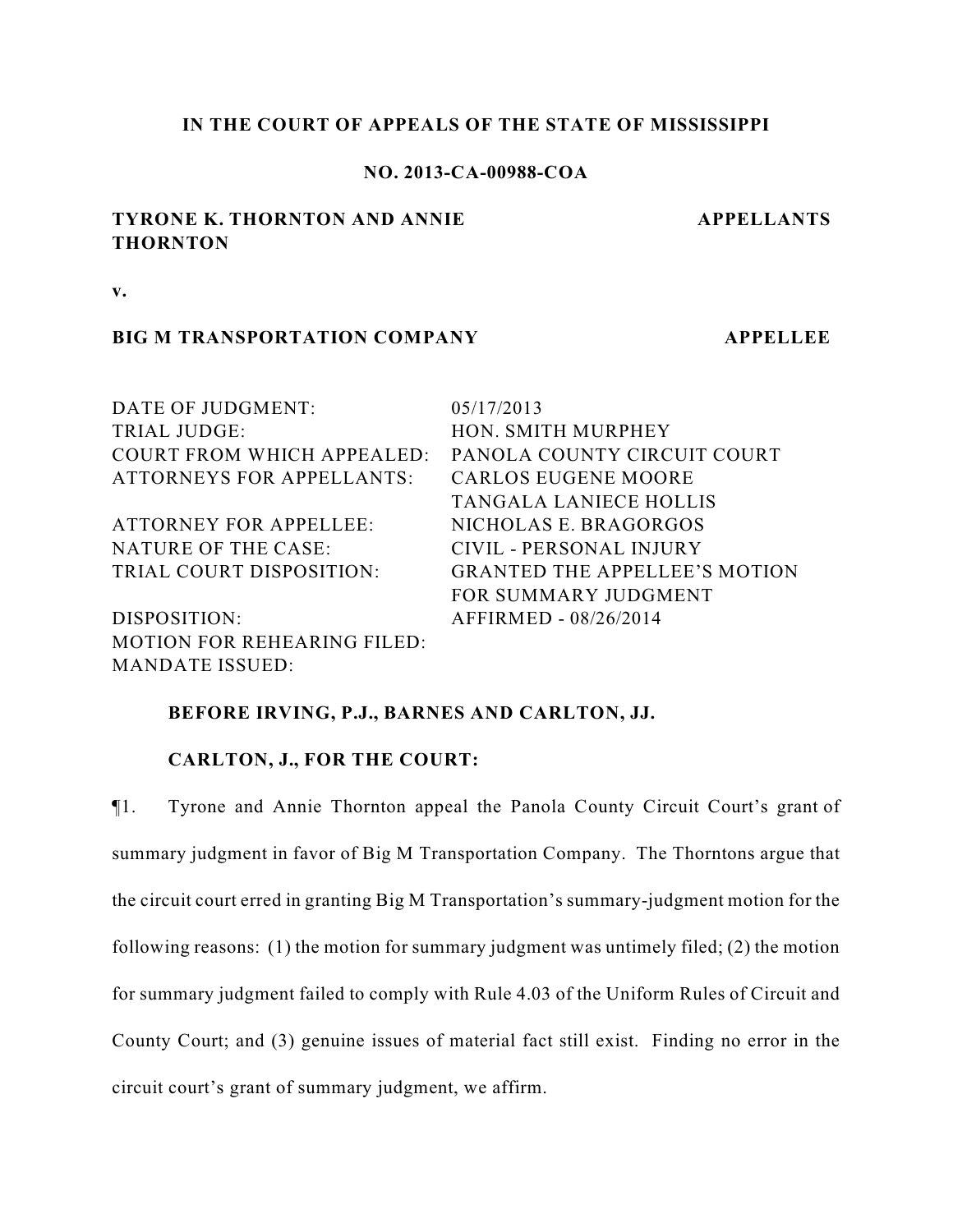#### **FACTS**

¶2. On May 6, 2009, while driving from Wisconsin to Alabama, Tyrone collided with a tractor-trailer rig parked in the middle of the highway between Batesville, Mississippi, and Oxford, Mississippi. According to the evidence in the record, the collision occurred between 3:30 a.m. and  $3:55$  a.m.<sup>1</sup> The rig parked in the middle of the highway, Unit 279, belonged to Big M Transportation. Ricardo Virges, an employee of Big M Transportation at the time of the accident, testified that he parked Unit 279 at Big M Transportation's headquarters in Hickory Flat, Mississippi, during the early morning hours of May 6, 2009. Virges further testified that, after dropping off Unit 279, he drove about two and a half hours to Bruce, Mississippi, to spend the night at an apartment he shared with Keena Owens Virges.<sup>2</sup>

¶3. For her part, Keena testified that she awoke around 2 a.m. to several missed phone calls from Virges and to Virges banging on her apartment door. Keena let Virges into the apartment, and the couple went to sleep. When Keena woke up at 5 a.m. to get ready for nursing school, she testified that Virges was still asleep.

¶4. Following the collision involving Unit 279, Big M Transportation retrieved data from a satellite tracking device installed on the rig. Consistent with Virges's deposition testimony, the satellite-tracking records indicated that Virges dropped off Unit 279 around 12:43 a.m.

<sup>&</sup>lt;sup>1</sup> Tyrone testified that the wreck occurred sometime after  $3:30$  a.m. on May 6, 2009, and the Mississippi Highway Patrol's accident report indicated that the accident was reported at 3:55 a.m. on May 6, 2009.

 $\alpha$ <sup>2</sup> Virges and Keena were dating at the time of the accident, but since that time, they have gotten married.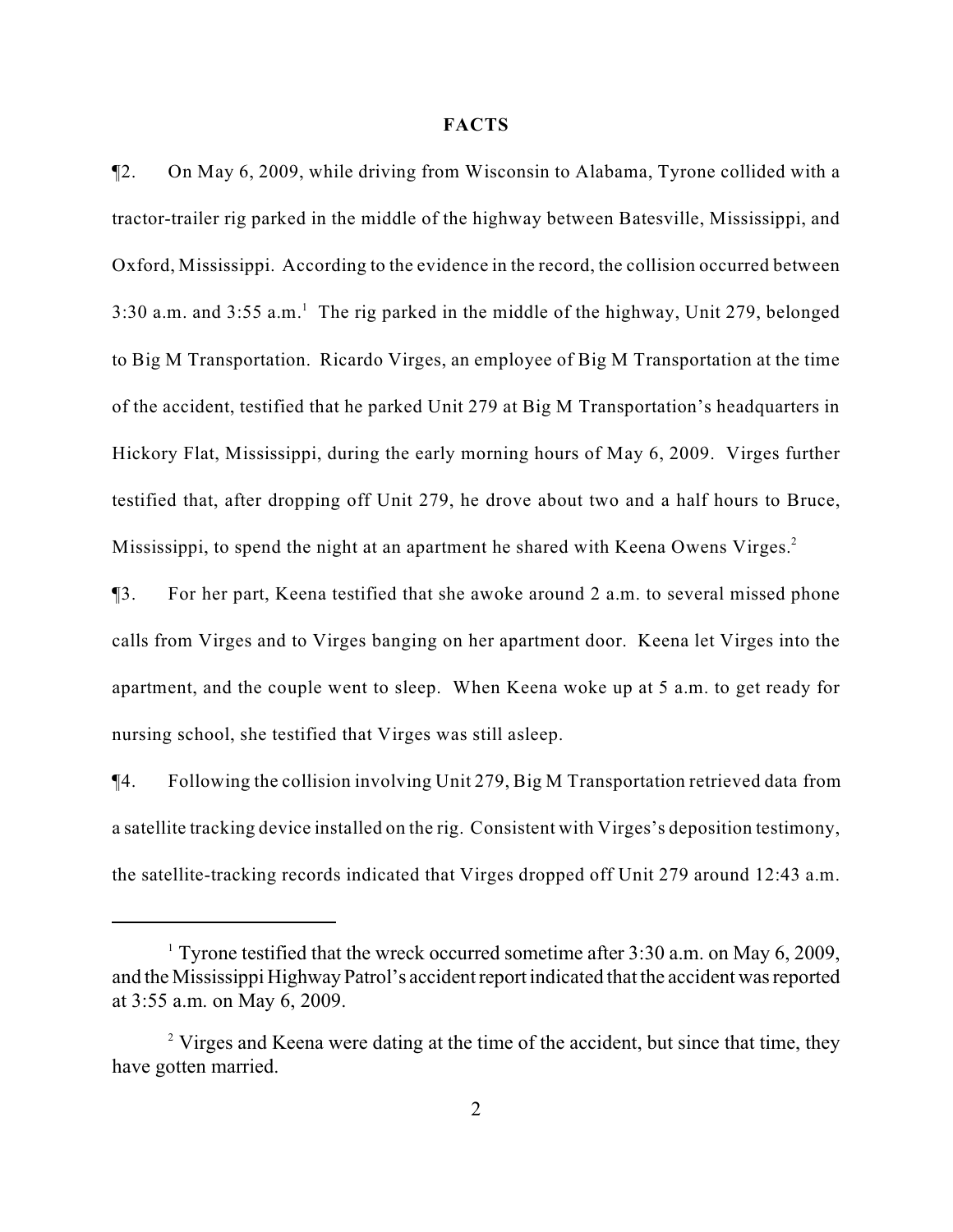on May 6, 2009. The records further indicated that the rig later exited Big M Transportation's parking lot at 1:38 a.m.

¶5. When Tommy Johnson, Big M Transportation's safety director, arrived at work on May 6, 2009, he contacted the Benton County Sheriff's Department to report that Unit 279 had been stolen. According to Johnson's affidavit, when Unit 279 left Big M Transportation's premises at 1:38 a.m. the morning of the collision, the rig was not authorized to do so and was not "on or about the business of Big M [Transportation]." Tyrone also provided deposition testimony regarding the accident. When asked whether he had any idea "if there was anybody there [at the crash site] with [Unit 279]," Tyrone answered that he did not see anyone, including a driver, around the rig.

¶6. Tyrone and his wife, Annie, filed a negligence suit against Big M Transportation and John Doe in Panola County Circuit Court. The circuit court judge entered an agreed order, which established November 1, 2010, as the deadline for filing all motions other than motions in limine. After the November 1, 2010 deadline passed, the Thorntons filed a second complaint on December 23, 2010, against Virges alone, alleging that Virges was the driver designated in their first complaint as "John Doe." The circuit court later allowed the Thorntons' two complaints to be consolidated.

¶7. Following a status conference on July 27, 2011, the circuit court entered an order that established July 29, 2011, as the new deadline for filing additional motions, including any motion by the Thorntons to amend their complaint. On August 4, 2011, several days after the deadline set by the circuit court judge, the Thorntons filed a motion to amend their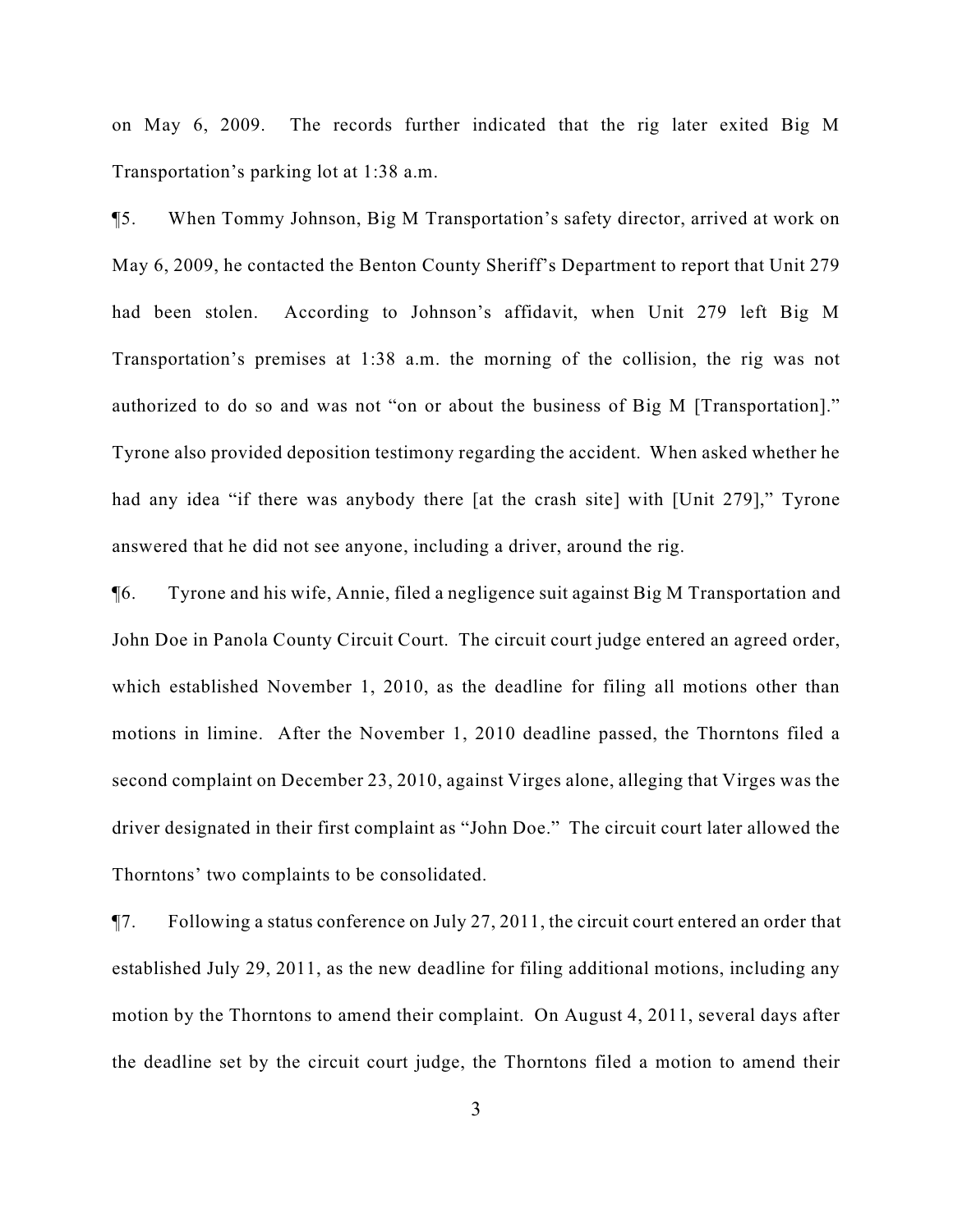complaint. The Thorntons sought to add a second John Doe and Mississippi Farm Bureau Casualty Insurance Company as defendants and to add causes of action for negligent security, general negligence, and negligence per se.

¶8. On August 15, 2011, the circuit court granted the Thorntons' motions to amend their complaint and to substitute Virges for one of the "John Does." During the status conference held on August 15, 2011, the Thorntons' attorney stated that there would be additional discovery and motions for summary judgment after the complaint was amended. At the status conference held on August 30, 2011, the circuit court judge informed the parties that he would let them "handle the case until discovery was complete or until there was additional need for the [c]ourt's involvement."

¶9. On November 29, 2011, Farm Bureau filed a motion for summary judgment, which the circuit court granted. On March 26, 2012, Virges filed a motion for summary judgment, and on May 7, 2012, Virges filed an amended motion for summary judgment. The circuit court entered an order on October 19, 2012, granting summary judgment in favor of Virges. Big M Transportation then filed its motion for summary judgment on December 5, 2012, and its memorandum of authorities on January 28, 2013. The circuit court granted summary judgment in favor of Big M Transportation on May 17, 2013. Aggrieved by the circuit court's grant of summary judgment to Big M Transportation, the Thorntons appeal to this Court.

#### **STANDARD OF REVIEW**

¶10. We review a circuit court's grant or denial of summary judgment de novo. *Stribling*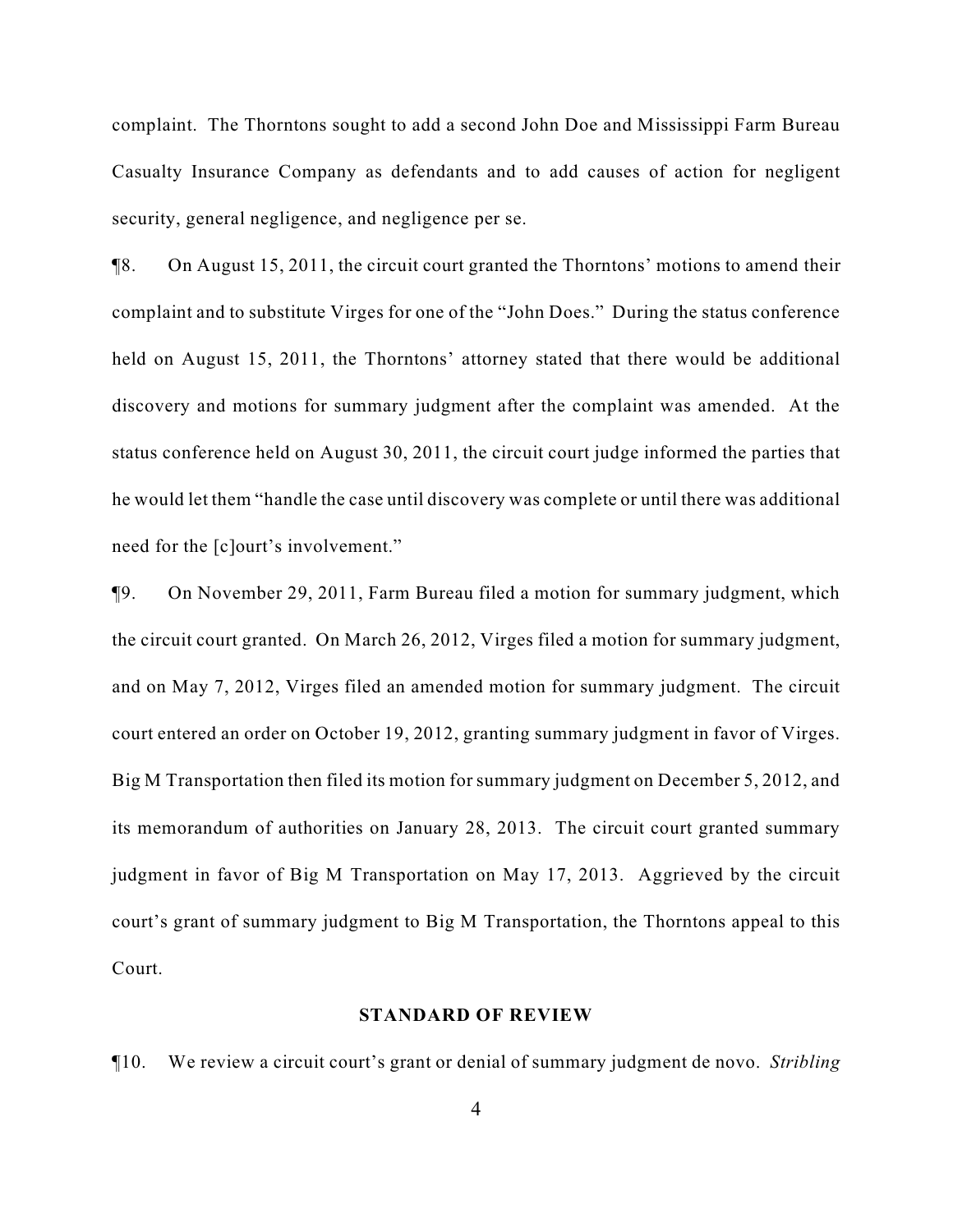*v. Rushing's Inc.*, 115 So. 3d 103, 104 (¶5) (Miss. Ct. App. 2013). "This Court views the evidence in the light most favorable to the nonmovant." *Id.* (citation omitted). "To survive summary judgment, the non-moving party must offer significant probative evidence demonstrating the existence of a triable issue of fact." *Id.* (citation and internal quotation marks omitted). Furthermore, where the moving party has provided support for his motion for summary judgment, the "adverse party may not rest upon the mere allegations or denials of his pleadings, but his response, by affidavits or as otherwise provided in Mississippi Rule of Civil Procedure 56, must set forth specific facts showing that there is a genuine issue for trial." *Id.* at (¶6) (citing M.R.C.P. 56(e)). Where "the pleadings, depositions, answers to interrogatories and admissions on file, together with the affidavits, if any, show that there is no genuine issue as to any material fact and that the moving party is entitled to a judgment as a matter of law[,]" summary judgment is proper. M.R.C.P. 56(c).

#### **DISCUSSION**

## **I. The motion for summary judgment was untimely filed.**

¶11. In their first assignment of error, the Thorntons argue that the circuit court erred in granting summary judgment because Big M Transportation's motion was untimely filed and failed to comply with the deadlines set by the circuit court. With regard to this issue, however, the Thorntons fail to cite any relevant caselaw that would support their argument, and as the Mississippi Supreme Court has held, the "[f]ailure to cite relevant authority obviates the appellate court's obligation to review such issues." *Bell v. State*, 879 So. 2d 423, 434 (¶28) (Miss. 2004) (citations omitted).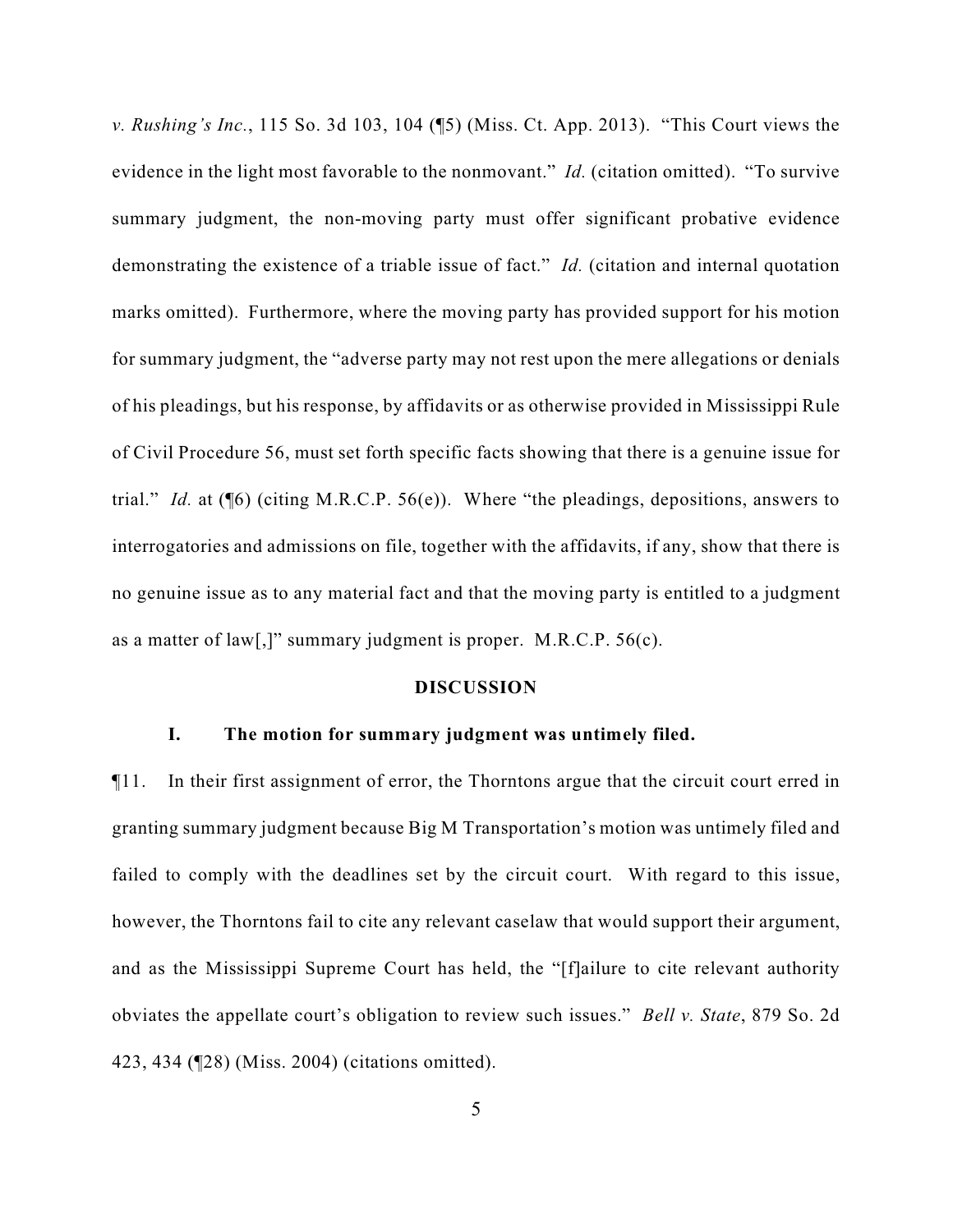¶12. The procedural bar notwithstanding, this Court finds that the Thorntons' claim lacks substantive merit. The Thorntons assert that Big M Transportation's motion for summary judgment, which was filed on December 3, 2012, was more than a year after the July 29, 2011 deadline set by the circuit court. However, in addressing the Thorntons' assertions that the motion for summary judgment was untimely, the circuit court judge noted that the Thorntons also filed their amended complaint several days after the July 29, 2011 deadline and that they failed to object to Virges's motion for summary judgment, which was also filed after the deadline.

¶13. In his order granting Big M Transportation's summary-judgment motion, the circuit court judge noted that he gave the parties no additional deadlines after the Thorntons filed their amended complaint on August 4, 2011. Instead, the circuit court judge told the parties that he would let them "handle the case until discovery was complete or until there was additional need for the [c]ourt's involvement." The circuit court judge also noted that at the status conference held on August 15, 2011, the Thorntons' attorney "actually stated there would be discovery and motions for summary judgment after the complaint was amended." Based on the record, the circuit court judge therefore found:

[I]t would be disingenuous for an amended complaint to be allowed to be filed[,] adding additional claims and parties, but no motions be allowed after such amended complaint. According to the record, it was contemplated by the parties that such motions would be filed. Therefore, the [c]ourt finds that the motion [for summary judgment] is not untimely.

¶14. Based on the facts in the record, we find that Big M Transportation's motion for summary judgment was not untimely filed. As noted by the circuit court's order, despite the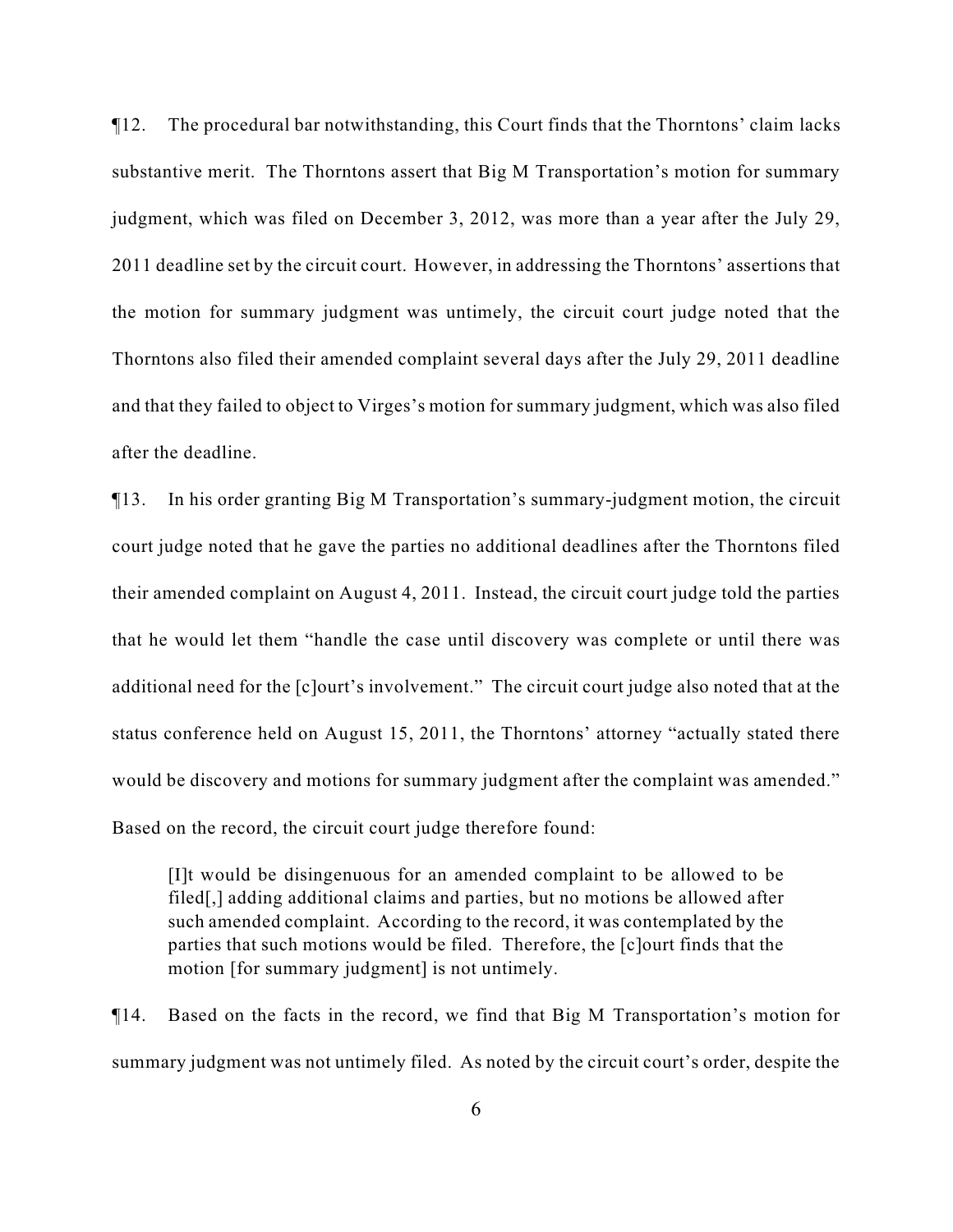motions deadline set by the circuit court, the Thorntons filed their amended complaint after the deadline passed. In addition, the Thorntons' attorney specifically stated that additional discovery and motions for summary judgment would be filed after the Thorntons' complaint was amended. The record also reflects that the Thorntons failed to object to Virges's summary-judgment motion even though it was also filed after the deadline. In light of these facts, we agree with the circuit court's determination that Big M Transportation's summaryjudgment motion was not untimely filed. Accordingly, this assignment of error lacks merit.

## **II. The motion for summary judgment failed to comply with Rule 4.03 of the Uniform Rules of Circuit and County Court.**

¶15. The Thorntons also argue that the circuit court erred in granting summary judgment because Big M Transportation's motion failed to comply with the requirements of Rule 4.03. In pertinent part, Rule 4.03(2) provides:

In circuit court a memorandum of authorities in support of any motion to dismiss or for summary judgment shall be mailed to the judge presiding over the action at the time that the motion is filed. . . . Movants for summary judgment shall file with the clerk as a part of the motion an itemization of the facts relied upon and not genuinely disputed and the respondent shall indicate either agreement or specific reasons for disagreement that such facts are undisputed and material.

¶16. As reflected in the record, Big M Transportation filed its motion for summary judgment on December 5, 2012, but did not file its memorandum of authorities at the same time. Instead, Big M Transportation filed its memorandum of authorities over a month later on January 28, 2013. In his order granting summary judgment to Big M Transportation, the circuit court judge found that, although not filed in strict compliance with Rule 4.03, Big M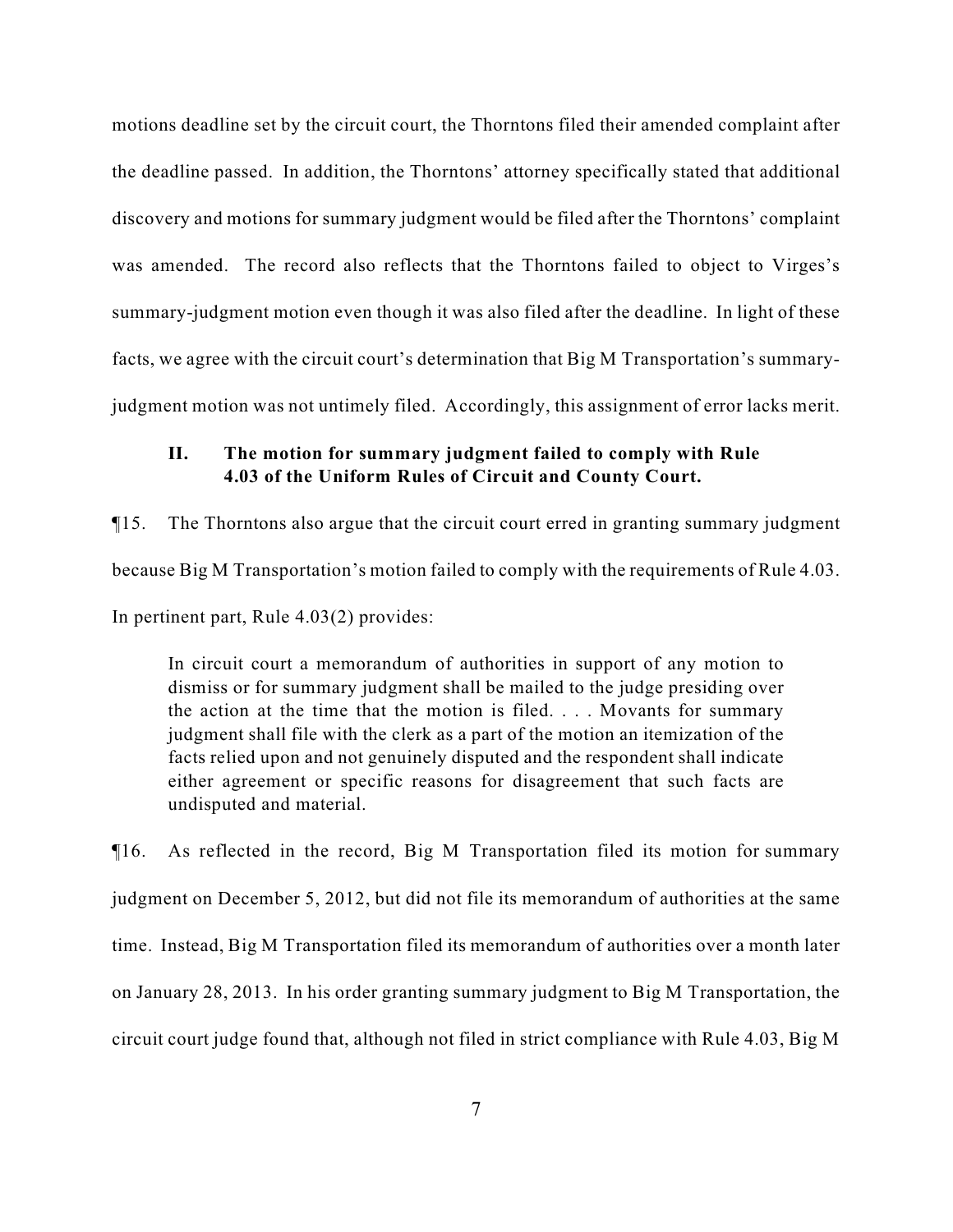Transportation's memorandum of authorities was filed over three months before the hearing on the summary-judgment motion. The record also establishes that the Thorntons possessed the opportunity to respond to the memorandum of authorities and that they did, in fact, file a response on February 11, 2013. Therefore, in the interests of justice and judicial economy, the circuit court denied the Thorntons' motion to strike the memorandum of authorities.

¶17. Other than Rule 4.03, the Thorntons cite no authority in support of their claim that the failure to simultaneously file the memorandum of authorities should prove fatal to Big M Transportation's request for summary judgment. In reviewing applicable caselaw, we find that, in *Braddock Law Firm PLLC v. Becnel*, 949 So. 2d 38, 46-47 (¶¶29-31) (Miss. Ct. App. 2006), this Court held that the chancellor possessed the discretion to look past the defendants' failure to technically comply with Rule 4.03(2) where the purposes of the rule were still satisfied. $3$ 

¶18. After reviewing the record in this case, we find that Big M Transportation's summaryjudgment motion failed to strictly comply with Rule 4.03(2)'s requirements. Despite this failure, however, the record reflects that the purposes of Rule 403 were still fulfilled. *See*

*See also Faul v. Perlman*, 104 So. 3d 148, 153 (¶13) (Miss. Ct. App. 2012) (finding <sup>3</sup> "the circuit court's failure to follow the mandatory requirements of Rules 56 and 4.03 [to be] harmless error" where no material factual dispute existed and there was no evidence that the party abandoned her summary-judgment motion); *Otts v. Lynn*, 955 So. 2d 934, 942-43 (¶¶33-35) (Miss. Ct. App. 2007) (finding no merit to the appellant's claim that the appellee's summary-judgment motion failed to comply with the mandatory requirements of Rule 4.03); *Estate of Jackson v. Miss. Life Ins. Co.*, 755 So. 2d 15, 22-23 (¶¶27-33) (Miss. Ct. App. 1999) (finding that, where the purposes of Rule 4.03 were still satisfied, the party's failure to strictly comply with the rule did not constitute a procedural waiver of the contested facts).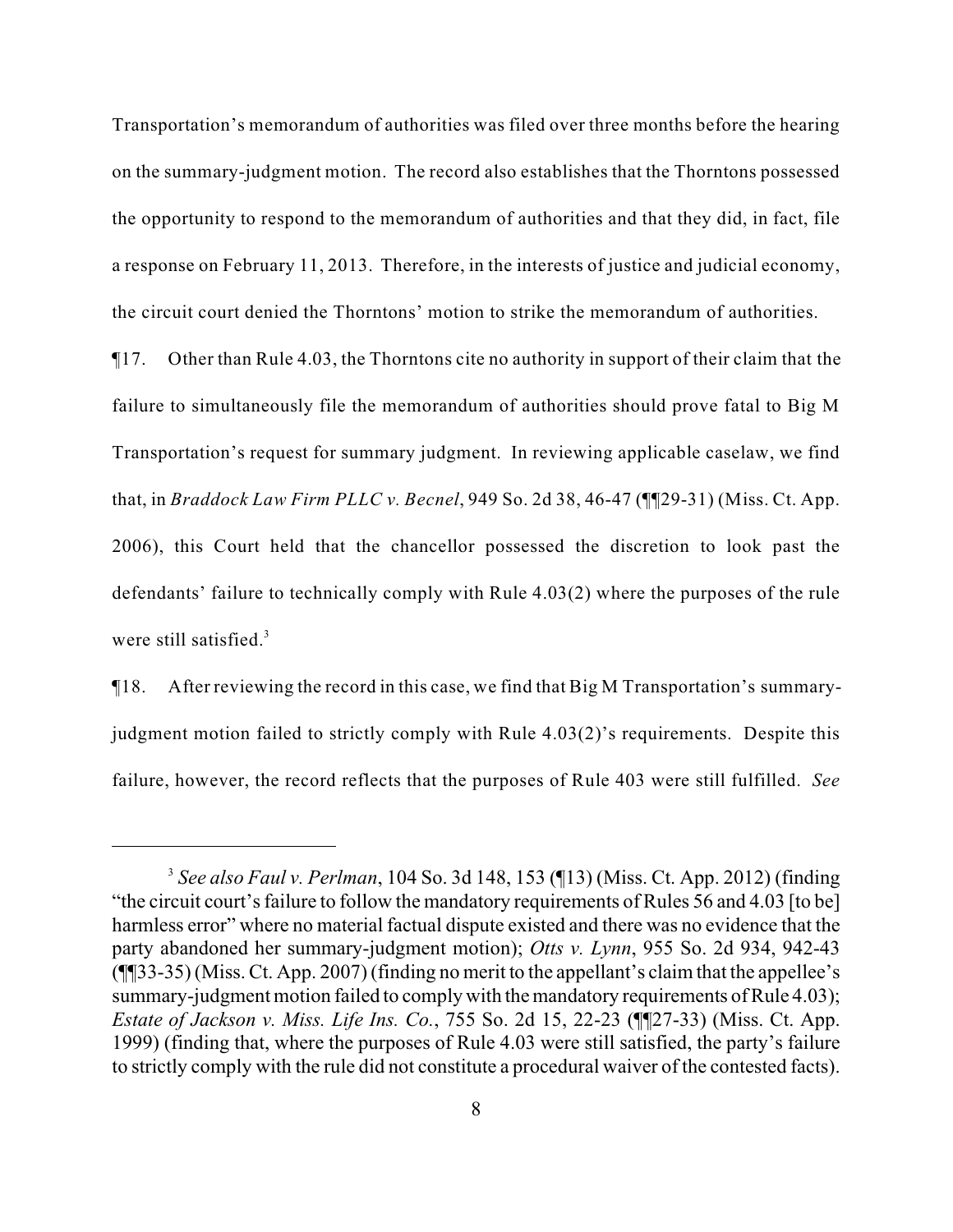*Braddock Law Firm*, 949 So. 2d at 46-47 ( $\P$  $[29-31]$ .<sup>4</sup> The delay in filing did not "unfairly sandbag" the circuit court with "unadvertised factual issues" or force the circuit court judge to "ferret" through the record to discern the materially disputed facts. *See Estate of Jackson v. Miss. Life Ins. Co.*, 755 So. 2d 15, 22 (¶28) (Miss. Ct. App. 1999).

¶19. In addition, as the circuit court judge noted in his order, Big M Transportation filed its memorandum of authorities more than three months before the hearing on its motion for summary judgment. Therefore, even with the filing delay, the Thorntons possessed ample time prior to the hearing to reply to Big M Transportation's memorandum. Furthermore, because Big M Transportation had already filed its summary-judgment motion, the Thorntons were not unfairly surprised by the subsequent filing of the memorandum of authorities.

¶20. Because the failure to strictly comply with Rule 4.03(2) resulted in no unfair prejudice to the Thorntons or contravention of the purposes of Rule 4.03, we agree with the circuit court judge that the interests of justice and judicial economy were best served by considering Big M Transportation's memorandum of authorities. As a result, we find no reversible error in the circuit court's decision to grant summary judgment in favor of Big M Transportation. *See Faul v. Perlman*, 104 So. 3d 148, 157 (¶31) (Miss. Ct. App. 2012) (discussing the application of the harmless-error rule to violations of a procedural rule's mandatory

*See also Estate of Jackson*, 755 So. 2d at 22 (¶28) (stating that the purposes of a rule <sup>4</sup> similar to Rule 4.03 included the following: "laying out the material facts in dispute clearly for a district court that is swamped with an overwhelming number of civil and criminal dispositive motions"; avoiding "the recurrent problem of ferreting through the record"; and avoiding "the specter of district judges being unfairly sandbagged by unadvertised factual issues" (citations omitted)).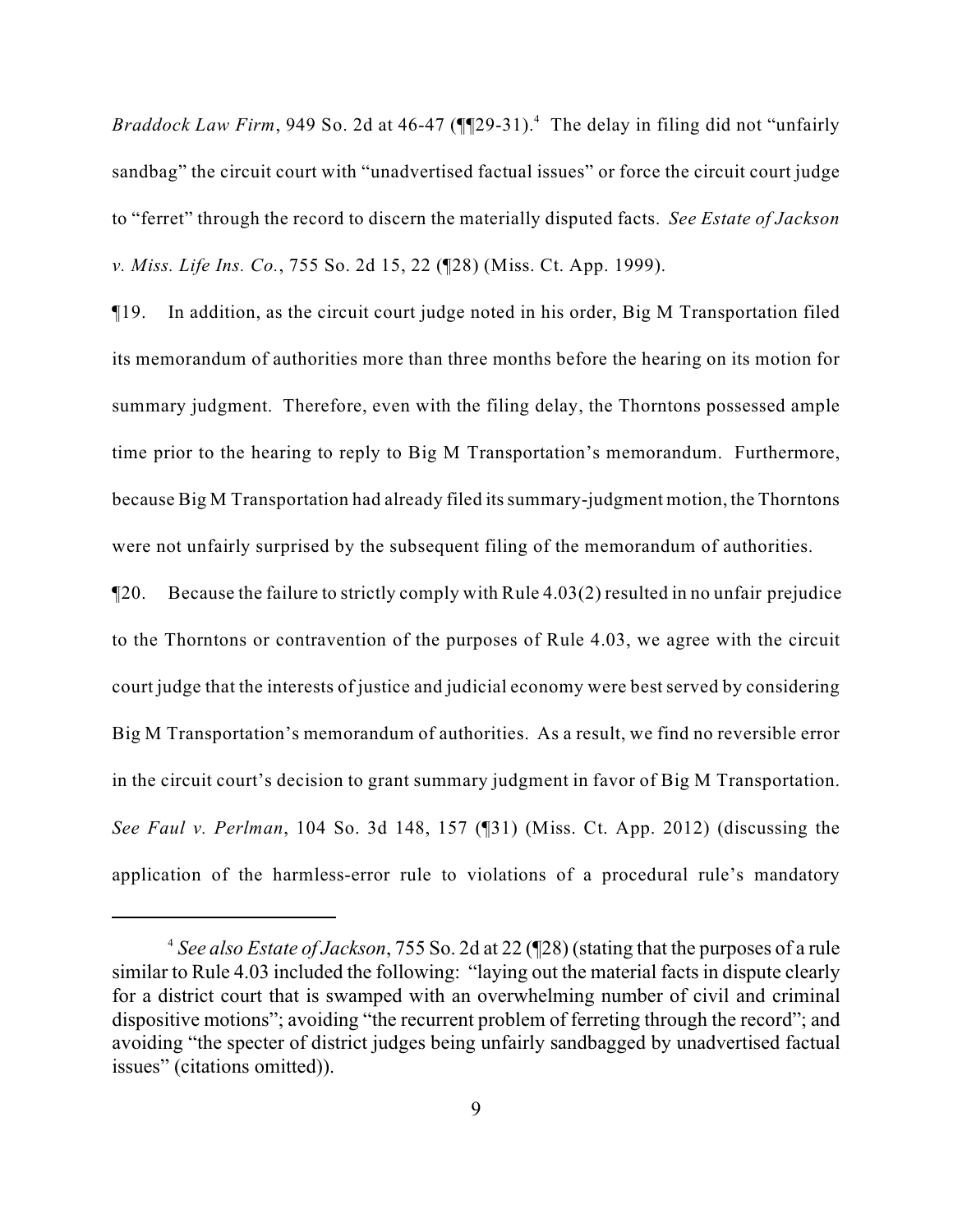requirements). As a result, this argument lacks merit.

## **III. Genuine issues of material fact still exist.**

¶21. In their final assignment of error, the Thorntons assert that the circuit court erred in granting Big M Transportation's motion for summary judgment because genuine issues of material fact still exist.

# **a. A genuine issue of material fact remains as to whether Big M Transportation's rig was stolen by an unknown and unauthorized third party.**

¶22. The Thorntons contend that, due to Virges's unaccounted whereabouts between 3 a.m. and 5 a.m. the morning of the accident, a genuine issue of material fact exists as to whether Unit 279 was stolen or was negligently left in the highway by Virges. As previously stated, this Court applies a de novo standard of review and views the evidence in the light most favorable to the Thorntons, the party opposing the summary-judgment motion. *See Stribling*, 115 So. 3d at 104 (¶5). "To survive summary judgment, [however,] the [Thorntons] must offer significant probative evidence demonstrating the existence of a triable issue of fact." *Id.* (citation and internal quotation marks omitted).

¶23. After reviewing the record, we find that no genuine issue of material fact exists regarding this issue. The record reflects that Big M Transportation presented evidence that Virges was in Bruce at the time of the collision and that an unknown and unauthorized third party stole Unit 279. The data from Unit 279's tracking device indicated that Virges parked the rig at Big M Transportation's headquarters at 12:43 a.m. but that the rig again exited the parking lot at 1:38 a.m. This information corroborated Virges's deposition testimony that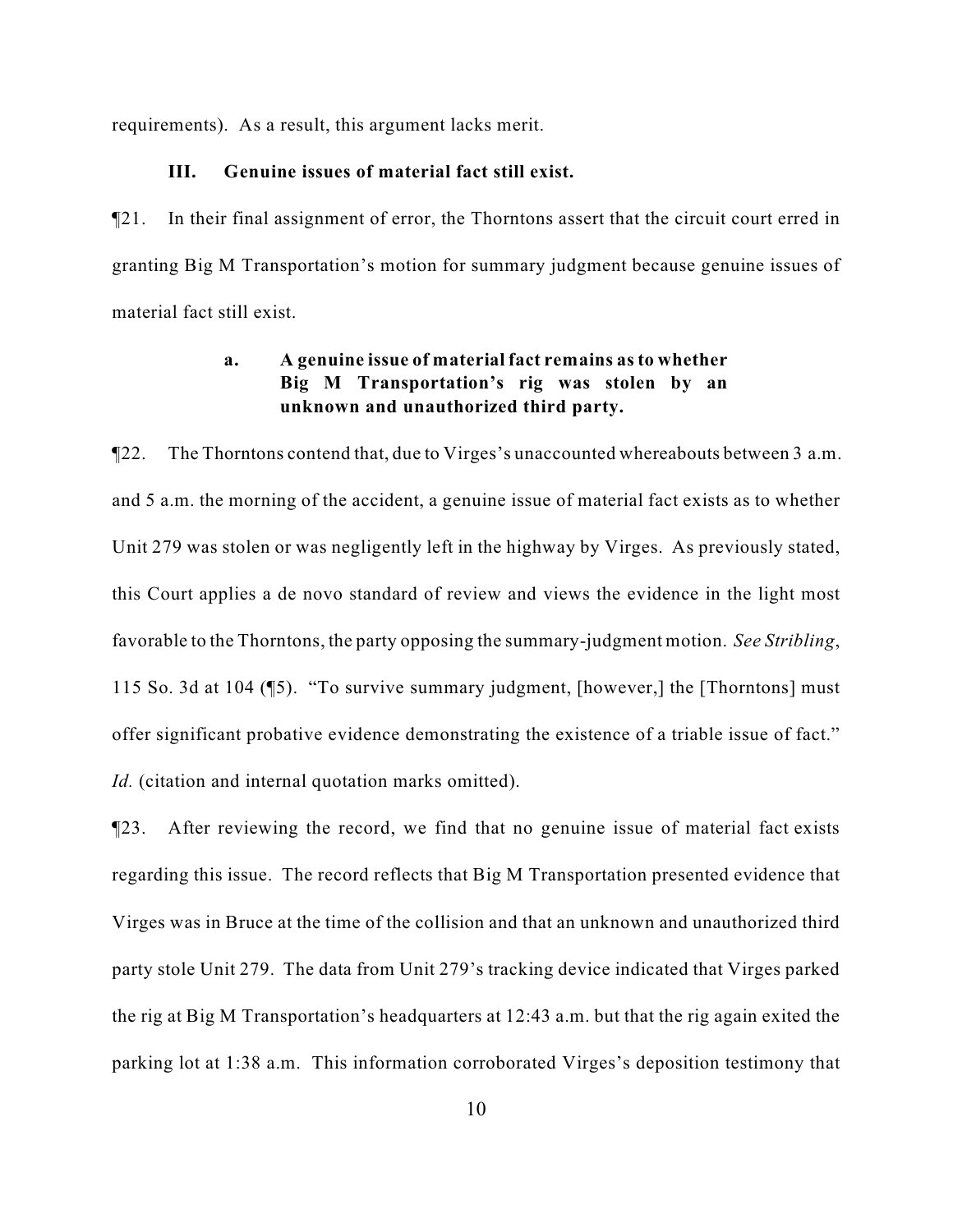he dropped off the rig in the early morning hours on May 6, 2009.

¶24. Virges further testified that, after dropping off the rig, he drove about two and a half hours to Bruce, where he spent the rest of the night at Keena's apartment. Keena further corroborated this version of events, testifying that she awoke around 2 a.m. to Virges banging on her apartment door. Keena testified that she let Virges inside the apartment and that the couple went to sleep. When Keena awoke around 5 a.m., Virges was still beside her in bed. As the record reflects, the Thorntons failed to present any evidence demonstrating the existence of a triable issue of fact regarding Virges's account of his whereabouts in the early morning hours of May 6, 2009. *See Stribling*, 115 So. 3d at 104 (¶5).

¶25. In addition to the testimony provided by Virges and Keena, Big M Transportation presented the affidavit of its safety director, Johnson. When Johnson arrived at work the morning of the collision and noticed Unit 279's absence, he contacted law enforcement to report the rig as stolen. According to Johnson's affidavit, Unit 279 was not authorized to leave Big M Transportation's lot at 1:38 a.m. Johnson further stated that the rig exited the lot without the permission, knowledge, or consent of Big M Transportation and was therefore not "on or about" Big M Transportation's business when the collision occurred. As additional evidence in support of its summary-judgment motion, Big M Transportation presented the offense report Johnson filed with the sheriff's department.

¶26. Because Big M Transportation provided support for its summary-judgment motion, the Thorntons were precluded from resting upon mere allegations or denials of Big M Transportation's pleadings and were required to present specific facts to demonstrate that a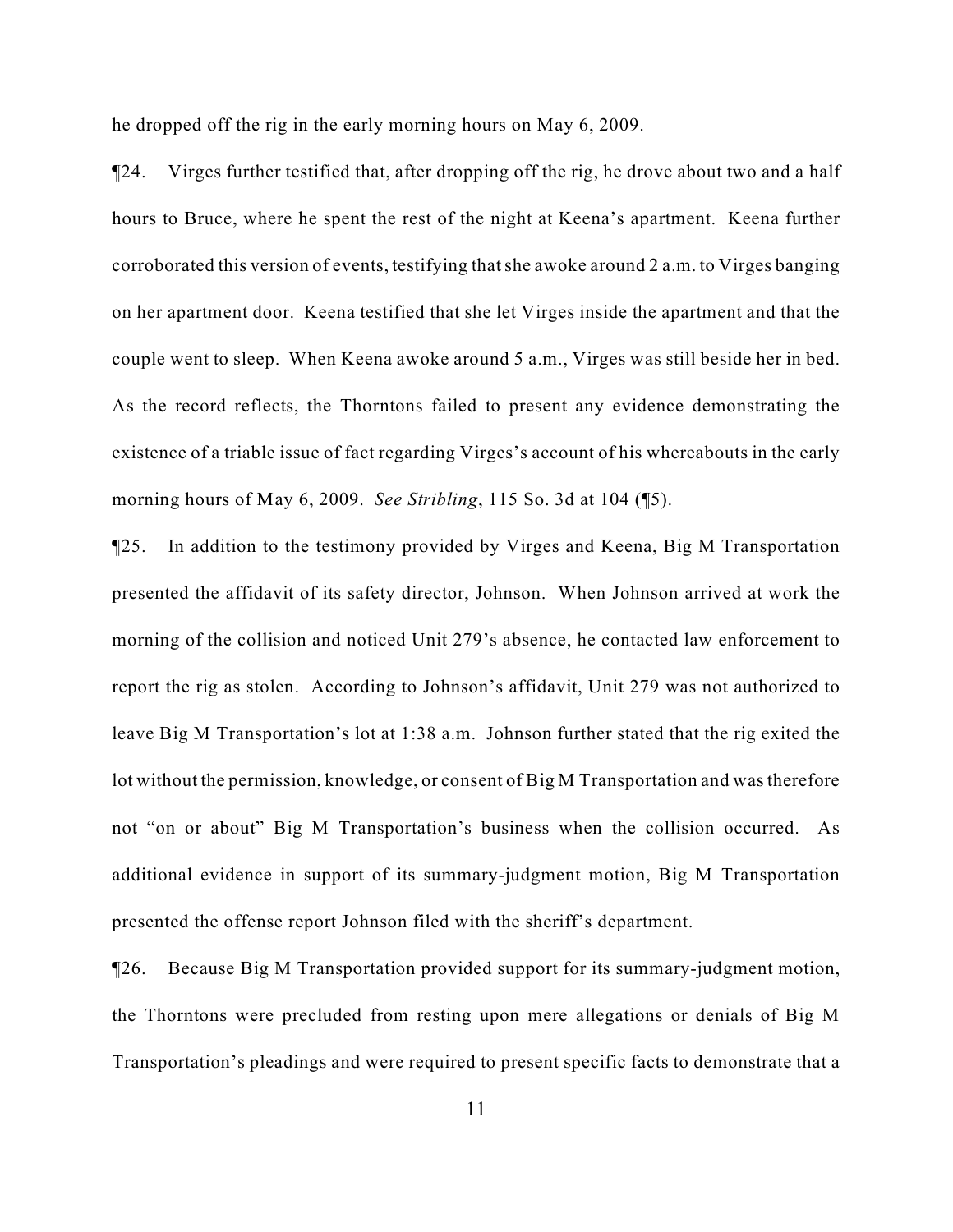genuine issue of material fact existed. *See Stribling*, 115 So. 3d at 104 (¶6). As the record reflects, however, the Thorntons failed to satisfy this burden. According to Tyrone's deposition testimony, he saw no one else at the crash site. Thus, other than their bare allegations, the Thorntons fail to offer any specific evidence or facts to show that Virges or another Big M Transportation employee negligently left Unit 279 parked in the highway. Because the Thorntons fail to offer any significant probative evidence as to whether Unit 279 was stolen by an unauthorized third party, we find that this issue lacks merit.

# **b. A genuine issue of material fact remains as to whether Big M Transportation's negligent security put in motion the events leading to the collision.**

¶27. As an alternative argument, the Thorntons assert that a genuine issue of material fact exists as to whether Big M Transportation's negligent security put in motion the events resulting in both the collision and Tyrone's injuries. In his order granting summary judgment to Big M Transportation, the circuit court judge addressed this argument. Even giving the Thorntons the benefit of the doubt that negligent security set events in motion, the circuit court determined that no genuine issue of material fact existed. The circuit court judge found that the Thorntons failed to establish proximate cause, a necessary element of their claim, since the intervening act of a thief superseded any negligence by Big M Transportation.<sup>5</sup>

¶28. "It is well established that recovery in a negligence action requires proof by a

*See generally Davis v. Christian Bhd. Homes of Jackson, Miss. Inc.*, 957 So. 2d 390, <sup>5</sup> 404 (¶32) (Miss. Ct. App. 2007) (discussing the concepts of proximate cause, cause in fact, and foreseeability).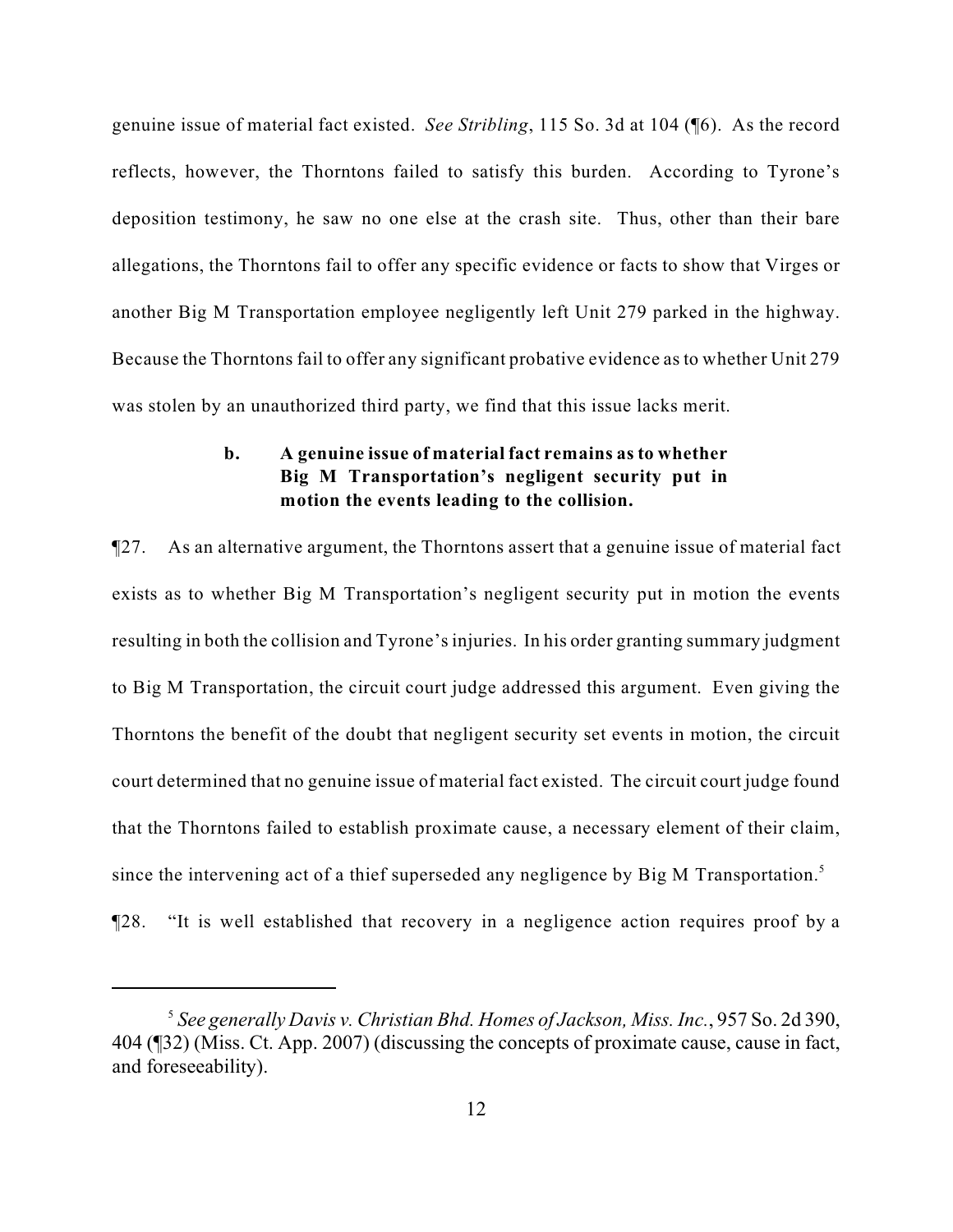preponderance of the evidence of the conventional tort elements: duty, breach of duty, proximate causation, and injury (i.e., damages)." *Perez v. Univ. of Miss. Med. Ctr.*, 75 So. 3d 609, 611 (¶12) (Miss. Ct. App. 2011) (citation and internal quotation marks omitted). Our caselaw also provides the following:

To survive summary judgment, the plaintiff must rebut the defendant's claim that no genuine issue of material fact exists by producing supportive evidence of significant and probative value; this evidence must show that the defendant breached the established standard of care and that such breach was the proximate cause of the injury.

*Id.* at (¶13) (citation and internal quotation marks omitted).

¶29. With regard to proximate cause, this Court has stated:

Proximate cause is a concept which is more accurately defined by reference to the distinct concepts of which it is comprised, which are: (1) cause in fact; and (2) foreseeability. Cause in fact means that the act or omission was a substantial factor in bringing about the injury, and without it the harm would not have occurred. Foreseeability means that a person of ordinary intelligence should have anticipated the dangers that his negligent act created for others.

*Davis v. Christian Bhd. Homes of Jackson, Miss. Inc.*, 957 So. 2d 390, 404 (¶32) (Miss. Ct.

App. 2007) (internal citations and quotation marks omitted).

¶30. Our supreme court has held that "a person is not liable where the original negligence only furnished the condition or occasion from which the injuries were received, but it did not put in motion the negligence and wrongful agency that caused the injury." *Mitchell Crane Servs. Inc. v. Page*, 126 So. 3d 29, 32 (¶13) (Miss. 2013) (citation and internal quotation marks omitted). Mississippi caselaw also clearly provides that a thief's actions can serve as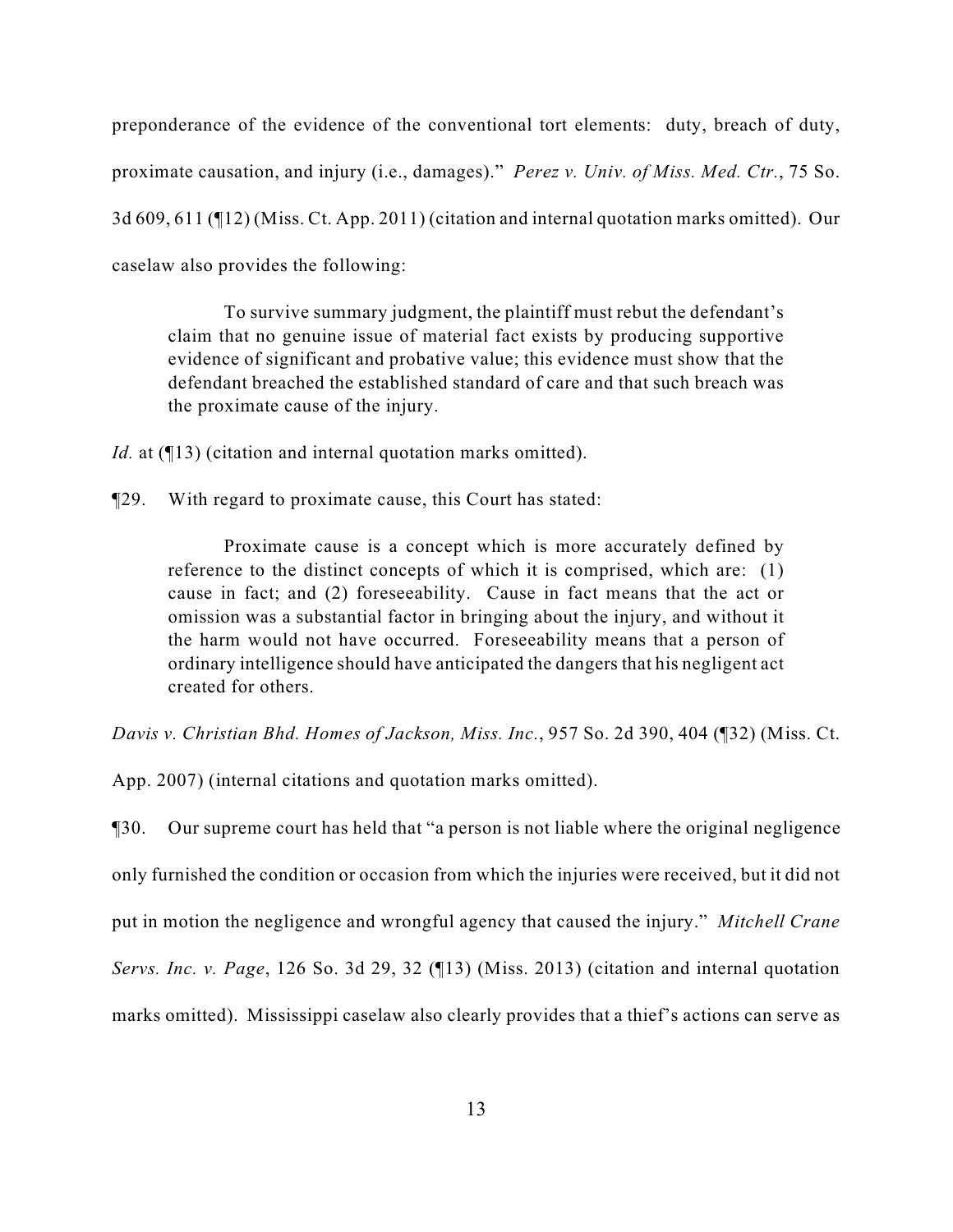an intervening and superseding cause.<sup>6</sup>

¶31. For example, in *Southern Heritage Insurance Co. v. C.E. Frazier Construction Co.*, 809 So. 2d 668, 672 (¶10) (Miss. 2002), the supreme court held that, "[w]here a thief acts unlawfully and steals [a] vehicle, the thief's negligent and unlawful driving of the vehicle after the theft constitutes an intervening act which supersedes the liability of the negligent owner of the vehicle." However, our precedent also provides that foreseeability is vital when determining whether a criminal act is a superseding intervening cause. *Williams ex rel. Raymond v. Wal-Mart Stores E. L.P.*, 99 So. 3d 112, 117-18 (¶19) (Miss. 2012). Our supreme court "repeatedly has stated that[,] generally, criminal acts can be intervening causes which break the causal connection with the defendant's negligent act, if the criminal act is not within the realm of reasonable foreseeability." *Id.* at 118 (¶19) (citations and internal quotation marks omitted).

¶32. We recognize on appeal that, like the circuit court judge, this Court views the evidence in the record in the light most favorable to the Thorntons. *See Stribling*, 115 So. 3d at 104 (¶5). Even if, as the Thorntons claim, Big M Transportation was negligent in providing security for its rig, we find no error in the circuit court's determination that the Thorntons failed to prove that Big M Transportation's negligence proximately caused the collision and Tyrone's injuries.

 $<sup>6</sup>$  See S. Heritage Ins. Co. v. C.E. Frazier Constr. Co., 809 So. 2d 668, 671-72 ( $\P$ 10)</sup> (Miss. 2002); *Permenter v. Milner Chevrolet Co.*, 229 Miss. 385, 404, 91 So. 2d 243, 252 (1956); *Harrington v. L&B Wood Inc.*, 883 So. 2d 591, 594 (¶13) (Miss. Ct. App. 2004).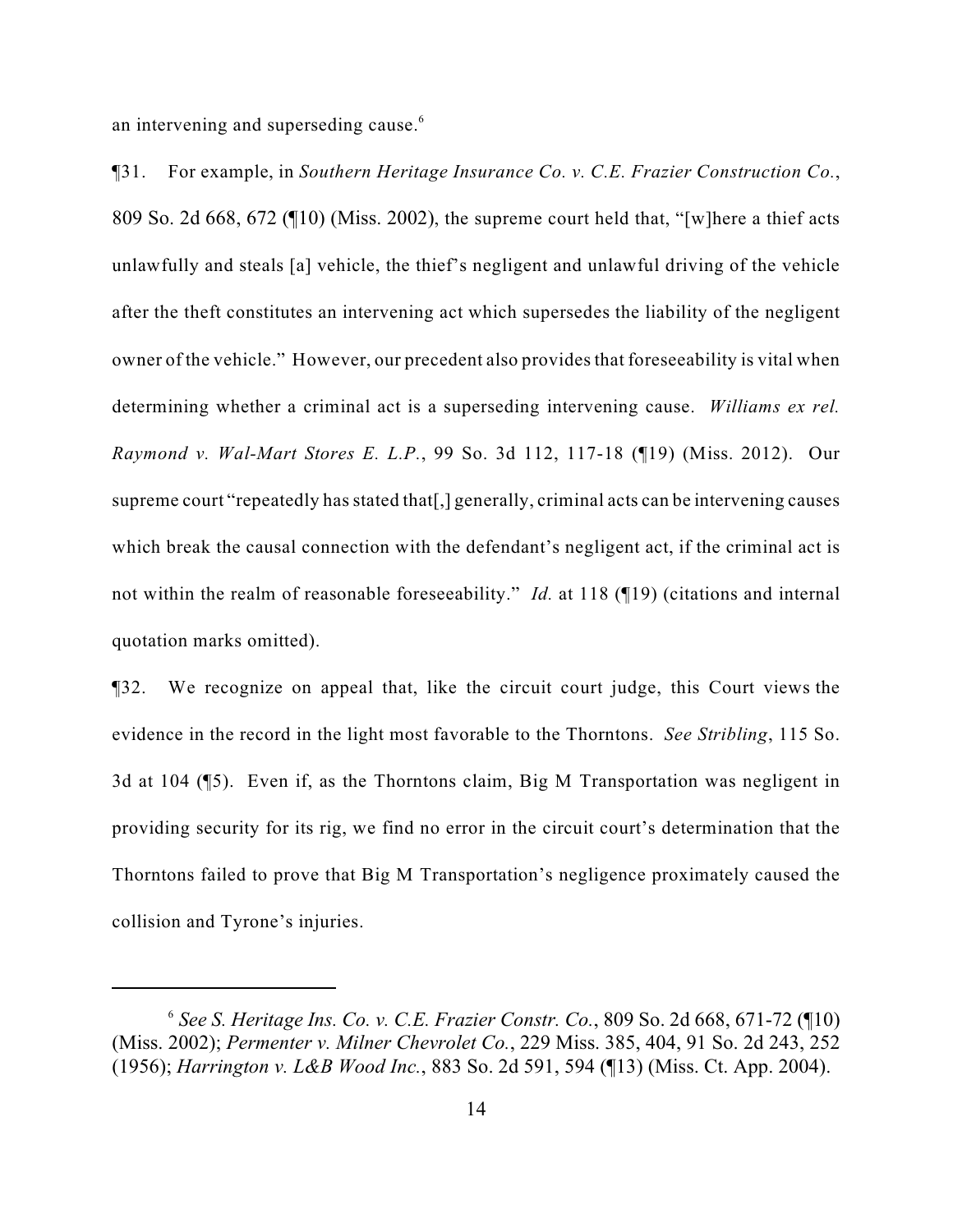¶33. The record instead reflects that the actions of an unauthorized and unknown third party, who stole and negligently drove Unit 279, fell outside the realm of reasonable foreseeability. The record contains no evidence to indicate that a similar incident had previously occurred or that Big M Transportation should have possessed any indication that one of its rigs would be stolen and negligently driven the morning of May 6, 2009. The record also reflects that, other than their bare assertions, the Thorntons offered no evidence to contradict Big M Transportation's proof that Unit 279 was stolen and was unauthorized to be in the middle of the highway at the time of the collision.

¶34. Upon review, we find that the third party's act of stealing Big M Transportation's rig constituted "a criminal act, beyond mere negligence." *Williams ex rel. Raymond*, 99 So. 3d at 120 (¶29). Furthermore, nothing in the record indicates that, at the time of the theft, Big M Transportation had reason to believe that such criminal activity would occur. Because the theft and negligent driving of Unit 279 fell outside the realm of reasonable foreseeability, any negligence by Big M Transportation failed to constitute a proximate cause of the collision and Tyrone's resulting injuries. Instead, we find that the unknown and unauthorized third party's criminal actions amounted to an intervening cause that superseded Big M Transportation's liability.<sup>7</sup> As a result, we find no error in the grant of summary judgment to Big M Transportation. This argument lacks merit.

### ¶35. **THE JUDGMENT OF THE PANOLA COUNTY CIRCUIT COURT IS**

*See S. Heritage Ins. Co.*, 809 So. 2d at 671-72 (¶10); *Permenter*, 229 Miss. at 404, <sup>7</sup> 91 So. 2d at 252; *Harrington*, 883 So. 2d at 594 (¶13).